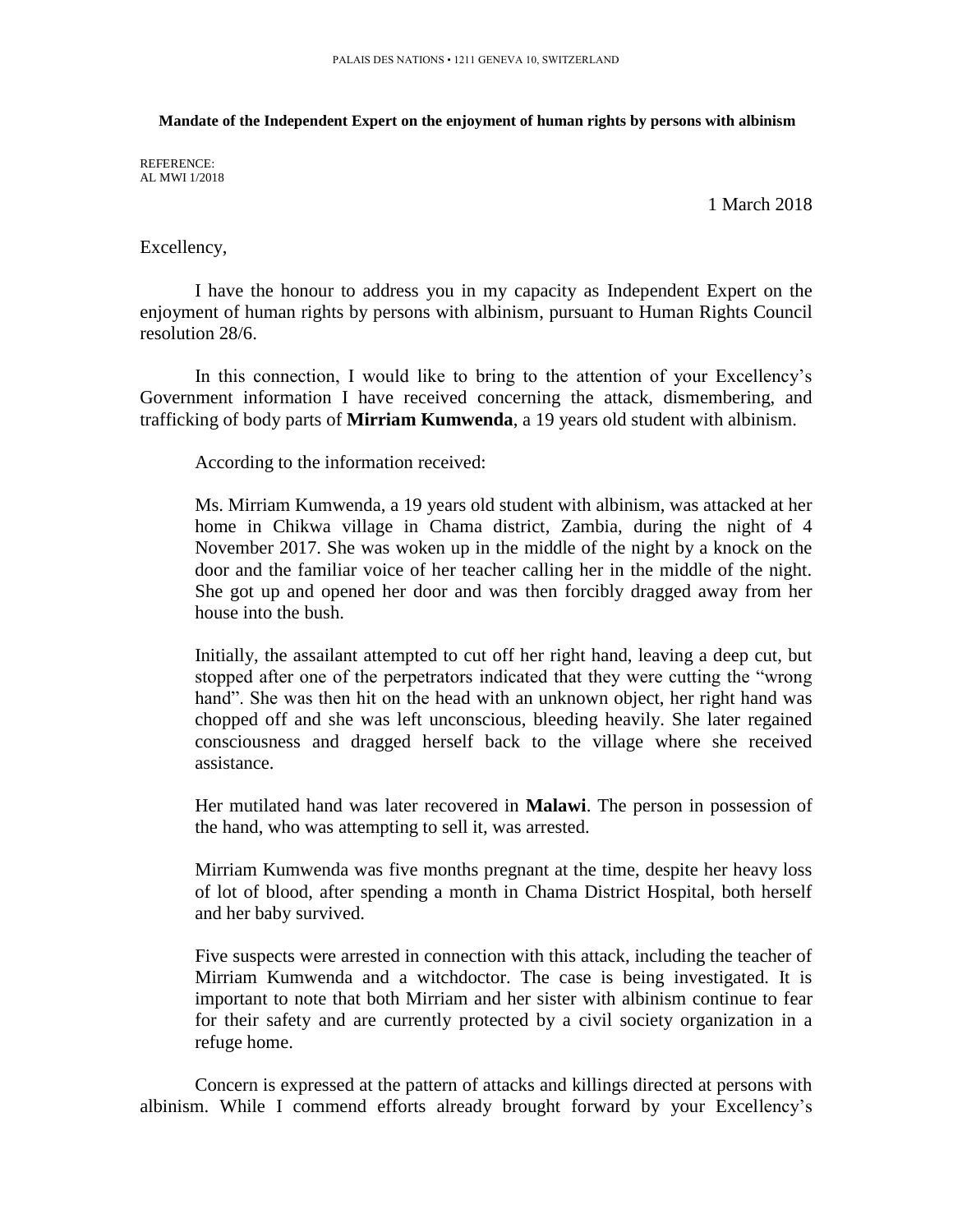Government in taking action against perpetrators, serious concerns are expressed about the information received regarding the attack, and the subsequent international trafficking of a body part, as these acts appear to have had the purpose of selling a body part to be used for witchcraft purposes. In this context, further concerns are expressed about the physical and mental integrity of persons with albinism who are at risk of attacks resulting in death and mutilation, as well as in the trafficking of body parts.

While I do not wish to prejudge the accuracy of these facts I would like to draw the attention of your Excellency's Government to the relevant international norms and standards that are applicable to the issues brought forth by the situation described above.

In connection with the above information and concerns, please refer to the **Reference to international law Annex** attached to this letter which cites international human rights instruments and standards relevant to these allegations.

In line with the information received on the trafficking of a body part from Zambia to Malawi, the information above was also brought to the attention of the Government of Zambia.

It is my responsibility, under the mandate provided to me by the Human Rights Council, to seek to clarify all cases brought to my attention. I would therefore be grateful for your observations on the following matters:

- 1. Provide detailed information on, and where available the results of, investigations, medical and other forensic examinations, and judicial or other inquiries carried out in relation to the information above, as well as on the criminal charges laid against the alleged perpetrators.
- 2. Provide information on the law enforcement and judicial mechanisms for international cooperation used in this framework.
- 3. Provide information on comprehensive strategies adopted by the national authorities to prevent abduction, killing and dismembering of persons with albinism, including awareness raising campaigns and education programs, training of professionals dealing with survivors and potential victims.
- 4. Provide information on initiatives to foster international cooperation in the framework of the trafficking of body parts.

I would appreciate receiving a response within 60 days.

While awaiting a reply, I encourage your Excellency's Government to continue applying due diligence in investigating and prosecuting the above allegations, as well as to take all necessary interim measures to prevent the re-occurrence of such alleged violations, protect the life, physical and mental integrity of persons with albinism, and to fight against the trafficking of body parts.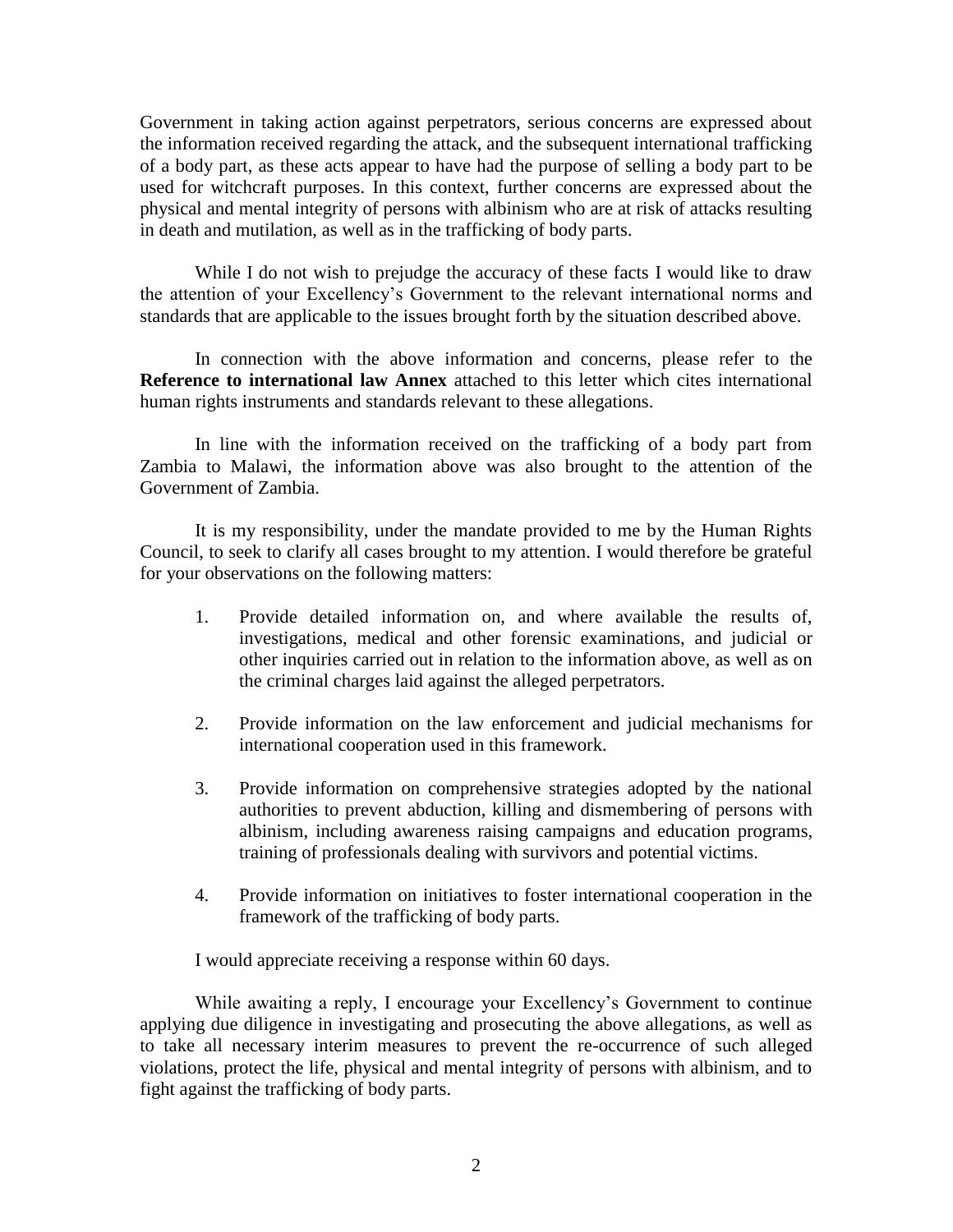Your Excellency's Government's response will be made available in a report to be presented to the Human Rights Council for its consideration.

Please accept, Excellency, the assurances of my highest consideration.

Ikponwosa Ero Independent Expert on the enjoyment of human rights by persons with albinism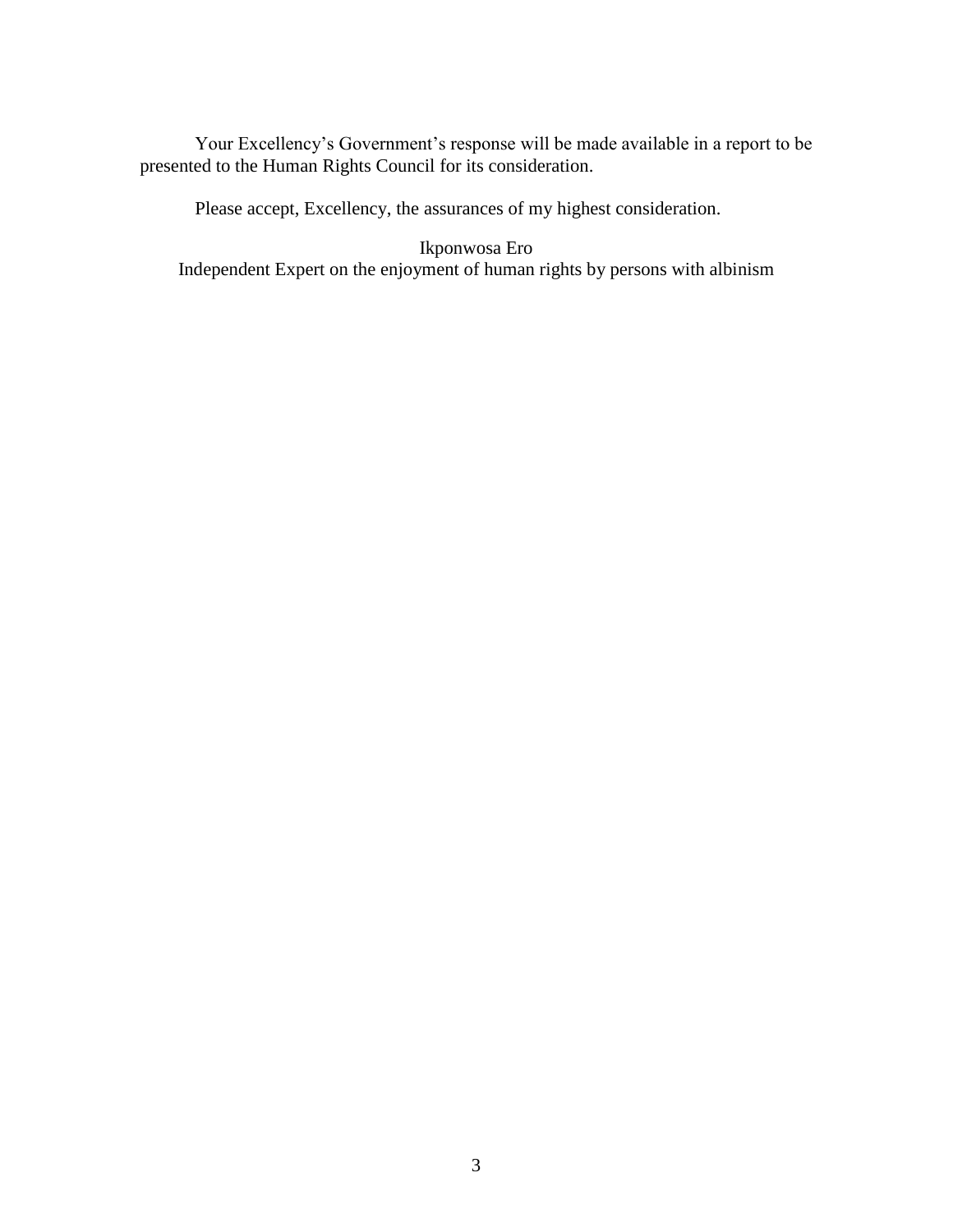## **Annex Reference to international human rights law**

In connection with above alleged facts and concerns, I wish to draw your Excellency's Government's attention to articles 3 of the Universal Declaration of Human Rights and 6 (1) of the International Covenant on Civil and Political Rights, to which Malawi acceded on 22 December 1993, which guarantee the right of every individual to life and security and no to be arbitrarily deprived of his life.

Article 26 of the International Covenant on Civil and Political Rights stresses that "all persons are equal before the law and are entitled without any discrimination to the equal protection of the law". Additionally in its General Comment No. 31, the Human Rights Committee has observed that there is a positive obligation on States Parties to ensure protection of Covenant rights of individuals against violations by its agents and by private persons or entities. States Parties permitting or failing to take appropriate measures or to exercise due diligence to prevent, punish, investigate and bring perpetrators to justice or redress the harm caused by private persons or entities could give rise to a breach of the Covenant (CCPR/C/21/Rev.1/Add.13, paras. 8 and 18).

I would also like to draw your Excellency's Government attention to article 1 of the Convention on the Elimination of All Forms of Discrimination against Women to which Malawi acceded on 12 March 1987, as clarified by general recommendation No. 35 of the Committee on the elimination of Discrimination against Women on genderbased violence against women, updating general recommendation No. 19. It stresses that discrimination against women –as defined in article 1 of the Convention- includes gender-based violence, that is, 'violence which is directed against a woman because she is a woman or that affects women disproportionately', and, as such, is a violation of their human rights. "States parties will be held responsible should they fail to take all appropriate measures to prevent, as well as to investigate, prosecute, punish and provide reparations for, acts or omissions by non-State actors that result in gender-based violence against women" (paragraphs 1 and 24).

The Joint general recommendation No. 31 of the Committee on the Elimination of Discrimination against Women/general comment No. 18 of the Committee on the Rights of the Child on harmful practices defining them as "persistent practices and forms of behaviour that are grounded in discrimination on the basis of, among other things, sex, gender and age, in addition to multiple and/or intersecting forms of discrimination that often involve violence and cause physical and/or psychological harm or suffering". (CEDAW/C/GC/31/CRC/C/GC/18)

I would also like to draw your attention to the provisions of the Convention on the Rights of Persons with Disabilities, ratified by Malawi on 27 August 2009, and in particular on articles 10, 13 and 16. Article 10 reaffirms "that every human being has the inherent right to life" and requires State Parties to "take all necessary measures to ensure its effective enjoyment by persons with disabilities on an equal basis with others". Article